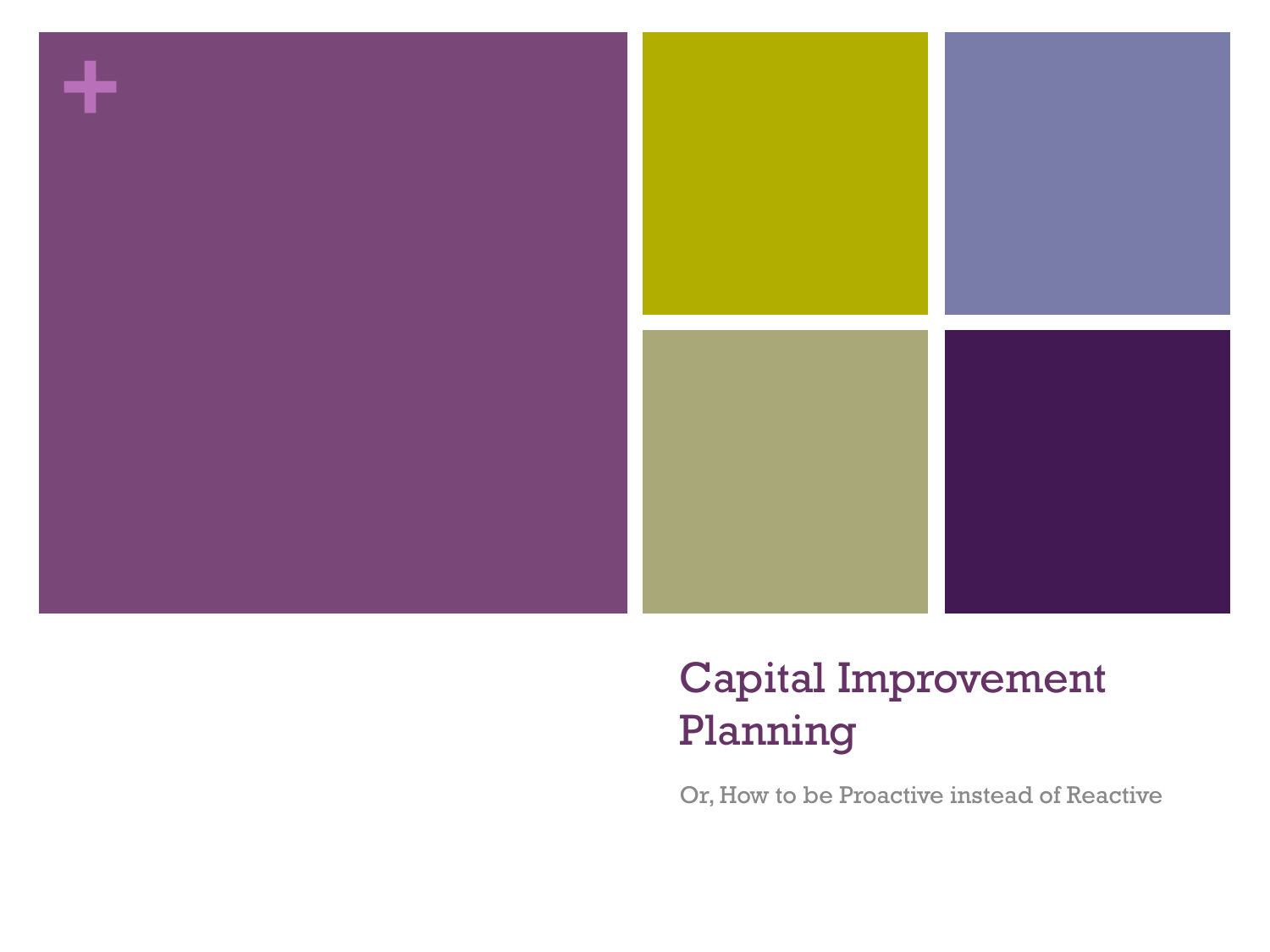## **+ Capital Improvement Plan**

 A **Capital Improvement Plan (Program)**, or CIP, is a shortrange plan, usually four to ten years, which identifies capital projects and equipment purchases, provides a planning schedule and identifies options for financing the plan. Essentially, the plan provides a link between a municipality, its comprehensive plan and the entity's annual budget.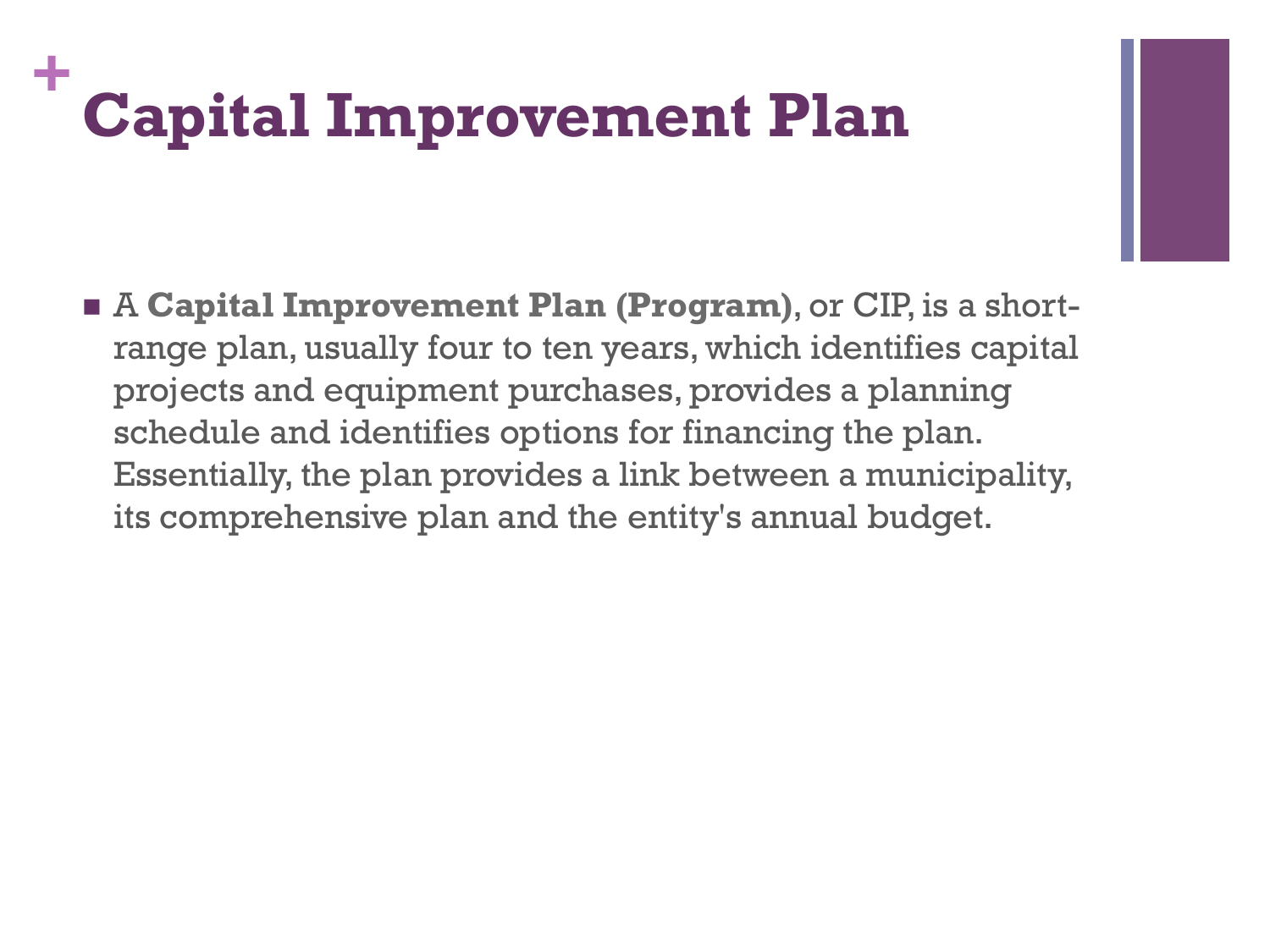### **+** The CIP typically includes the following information:

- A listing of the capital projects or equipment to be purchased.
- **The projects ranked in order of preference.**
- **The plan for financing the projects.**
- A timetable for the construction or completion of the project.
- **If** Justification for the project.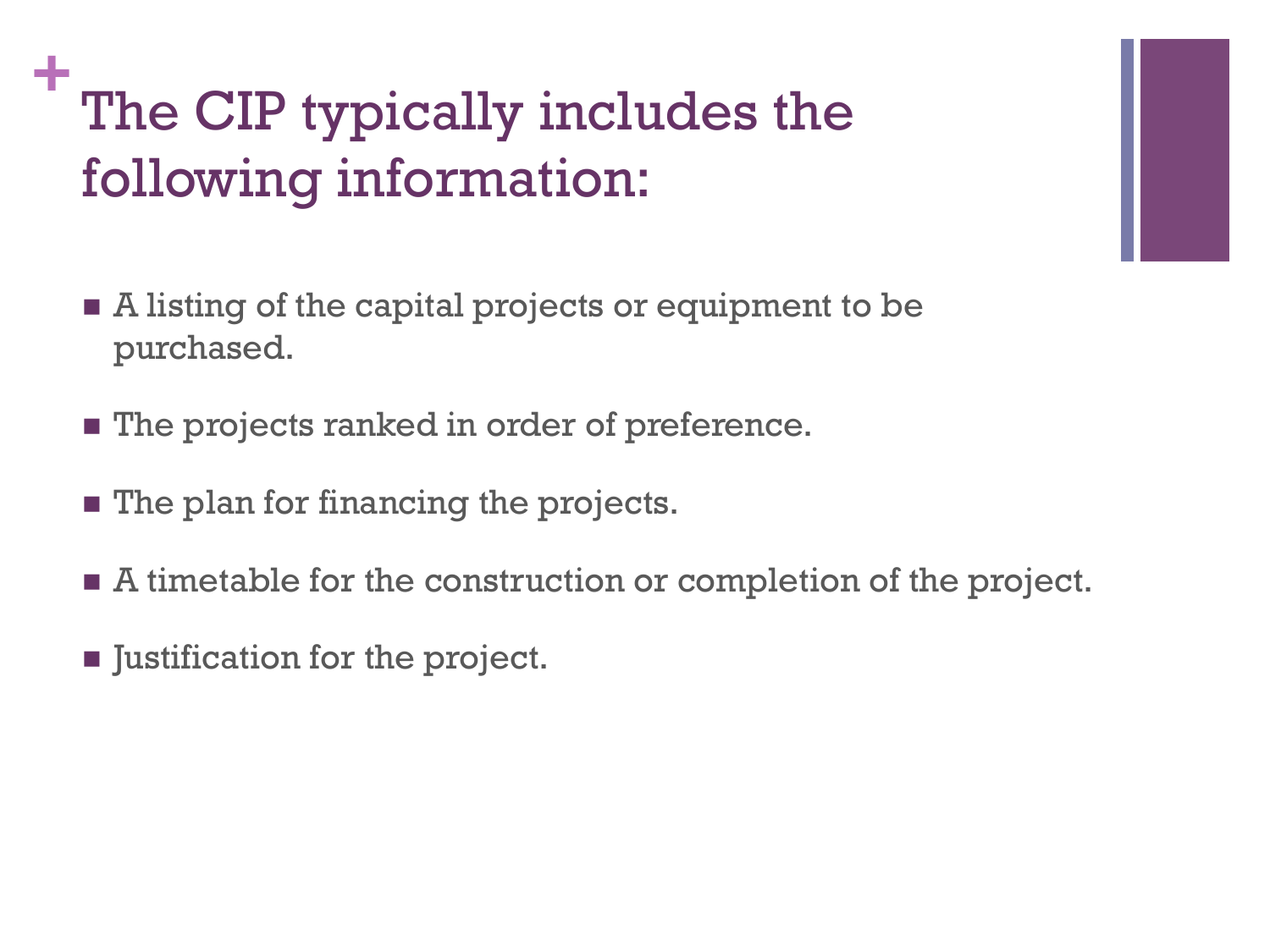# **<sup>+</sup>**A CIP provides many benefits including:

- Allows for a systematic evaluation of all potential projects at the same time.
- The ability to stabilize debt and consolidate projects to reduce borrowing costs.
- **Serve as a public relations and economic development tool.**
- A focus on preserving a governmental entity's infrastructure while ensuring the efficient use of public funds.
- **An** opportunity to foster cooperation among departments and an ability to inform other units of government of the entity's priorities.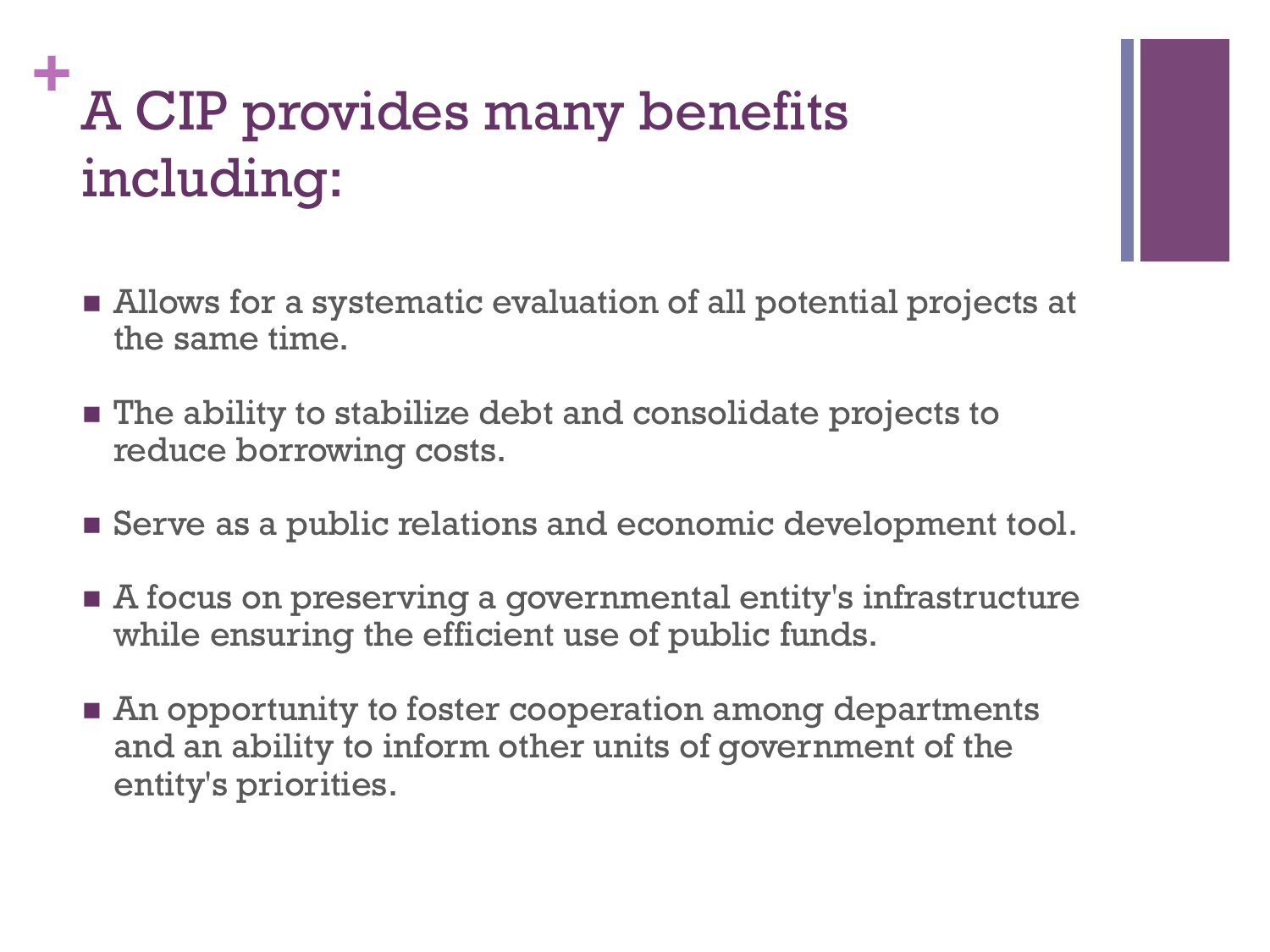### **+ Scope of Capital Planning**

Capital planning should take into account all appropriations for expenditures related to:

- Construction or acquisition of capital facilities, including land purchase, preparation and easements
- Acquisition, construction, demolition or replacement of a capital asset
- **The major repair or renovation of a capital asset which materially extends its** useful life or improves or increases its capacity
- **Equipment**
- $\blacksquare$  The planning or design of any of the above
- Construction management, legal fees, and supervision costs
- **Financing charges.**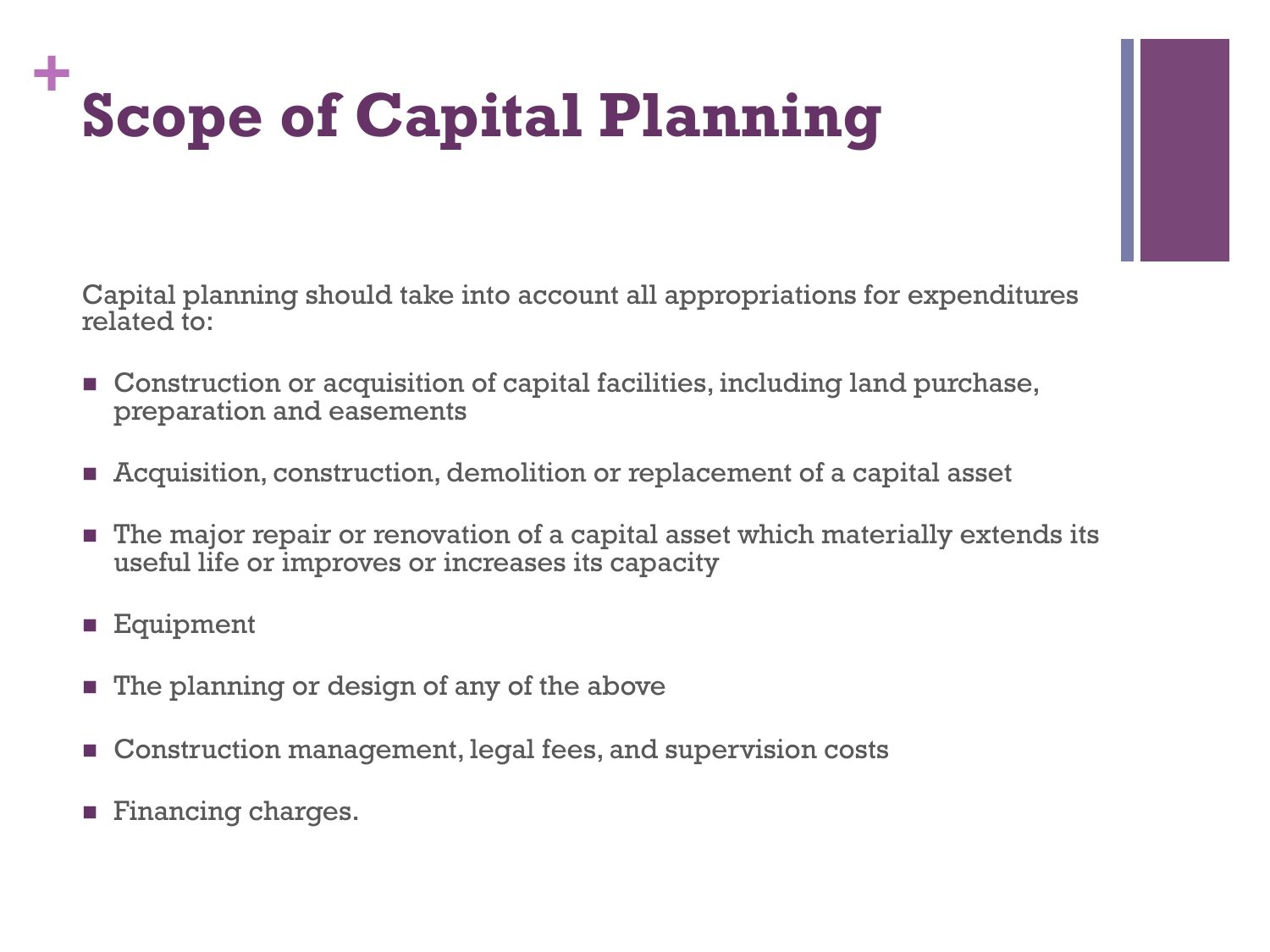

- **Establish a Capital Planning Committee with Bylaws**
- Take Inventory of Existing Capital Assets
- Evaluate Previously Approved, Unimplemented or Incomplete Projects
- **Assess Financial Capacity**
- **Solicit, Compile and Evaluate New Project Requests**
- **Prioritize Projects**
- **Develop a Financing Plan**
- **Adopt a Capital Improvements Program**
- **Monitor and Manage Approved Projects within the CIP**
- **Update Existing/Ongoing Capital Programs**